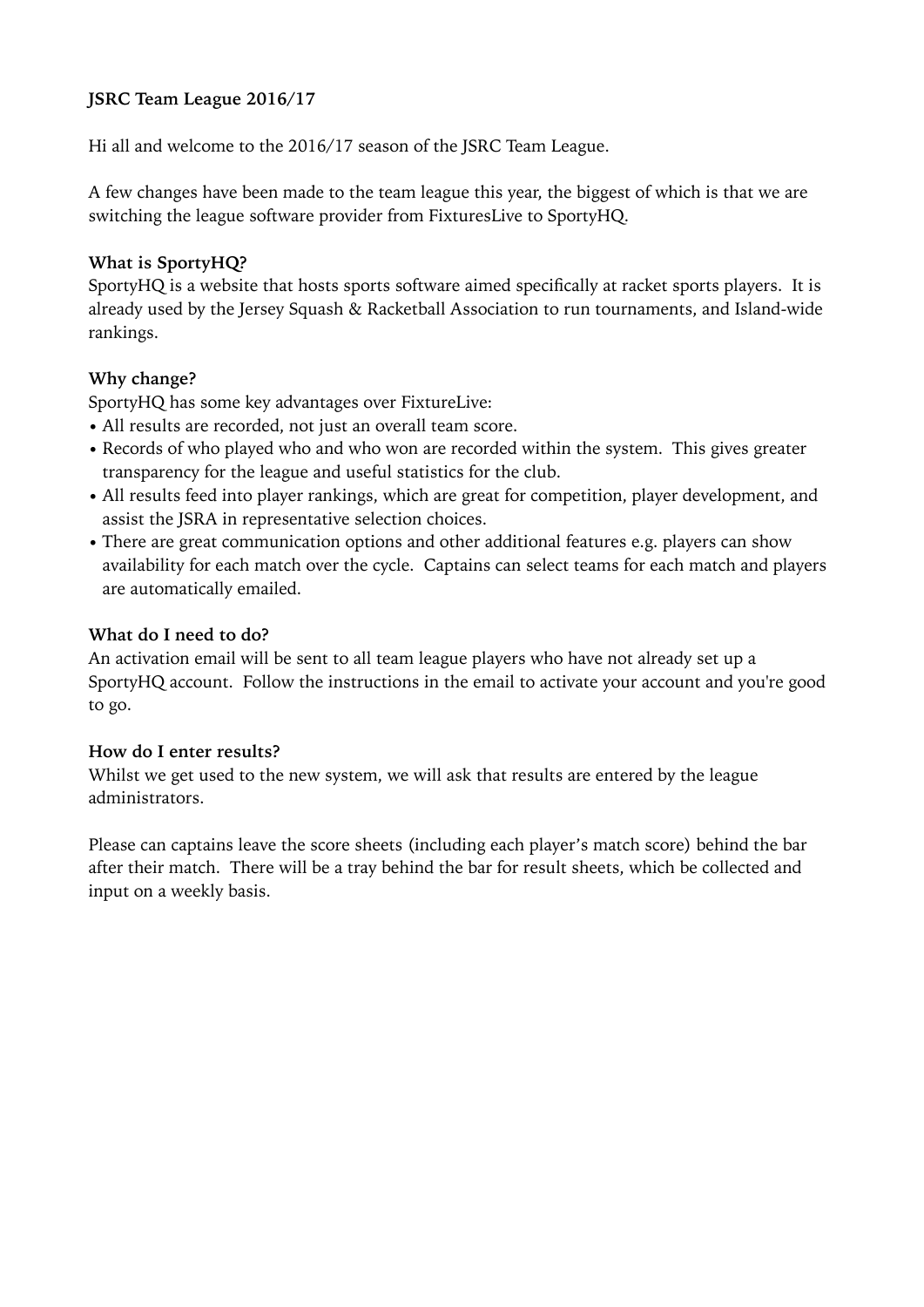# **SportyHQ Guide**

1. Set up your profile:



You can add in your details, photo, club affiliations etc

Make sure you set up your rankings in the "Sports & Rankings" section:

| Basic                | Sports & Rankings                    |
|----------------------|--------------------------------------|
| Information          |                                      |
| <b>Profile Photo</b> | Squash 57                            |
|                      | Current Ranking Points: 713          |
| Phone                |                                      |
|                      |                                      |
| Usamama              |                                      |
| Clubs                | Singles Squash                       |
| Sports &             | Current Ranking Points: 1192         |
| Rankings             |                                      |
|                      |                                      |
| Memberships          |                                      |
|                      | Create Your Ranking in Another Sport |
|                      | · Doubles Squash                     |
|                      | · Singles Racquetball                |
|                      | · Doubles Racquetball                |
|                      | · Singles Tennis                     |
|                      | · Doubles Tennis                     |
|                      | · Handball                           |
|                      | <b>Doubles Handball</b>              |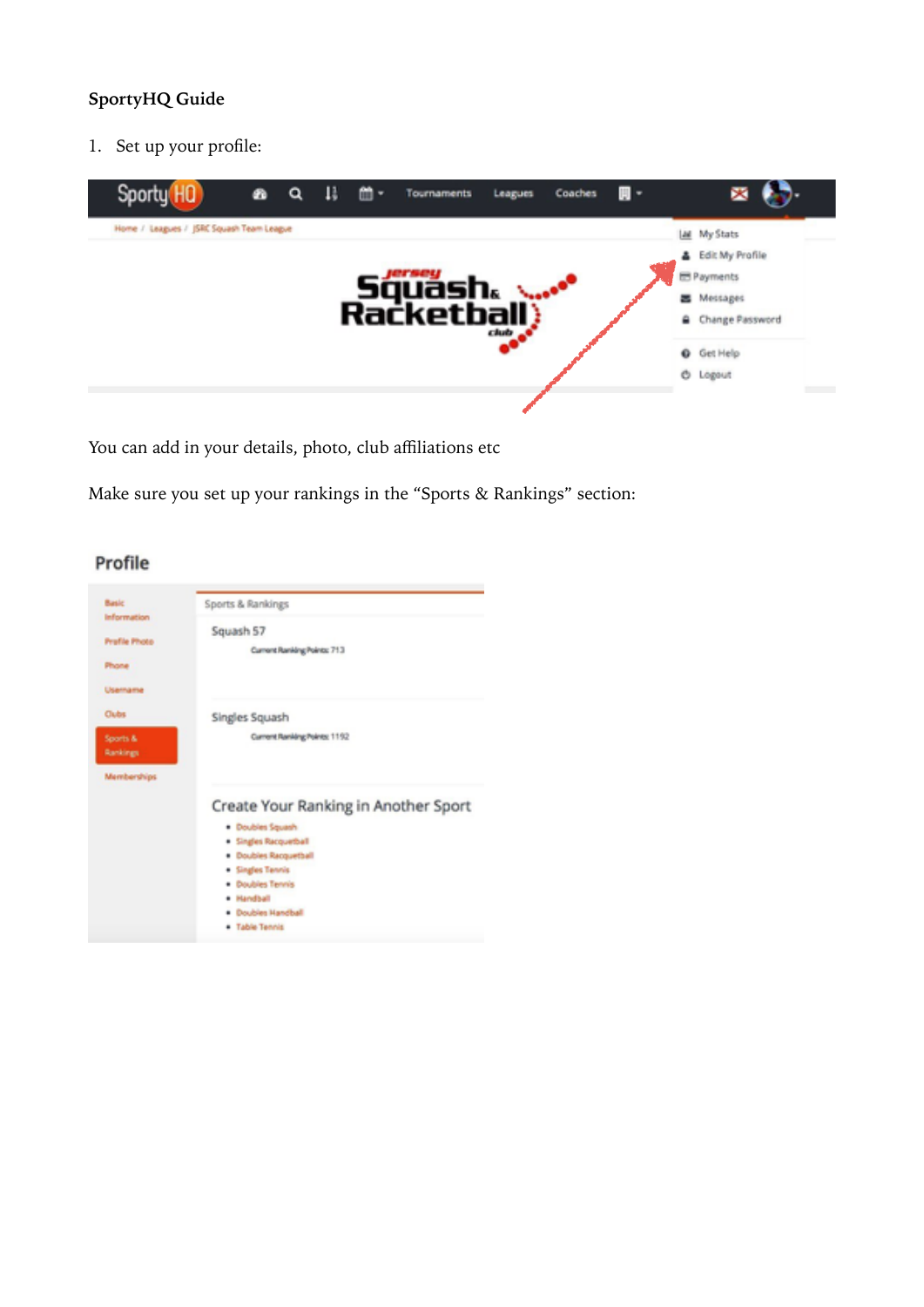2. Check your Dashboard. This is where you can see everything that's going on:



The links on the left hand side of the page take you to leagues / tournaments you are entered in:



This is a link to the Team league, division or your team page.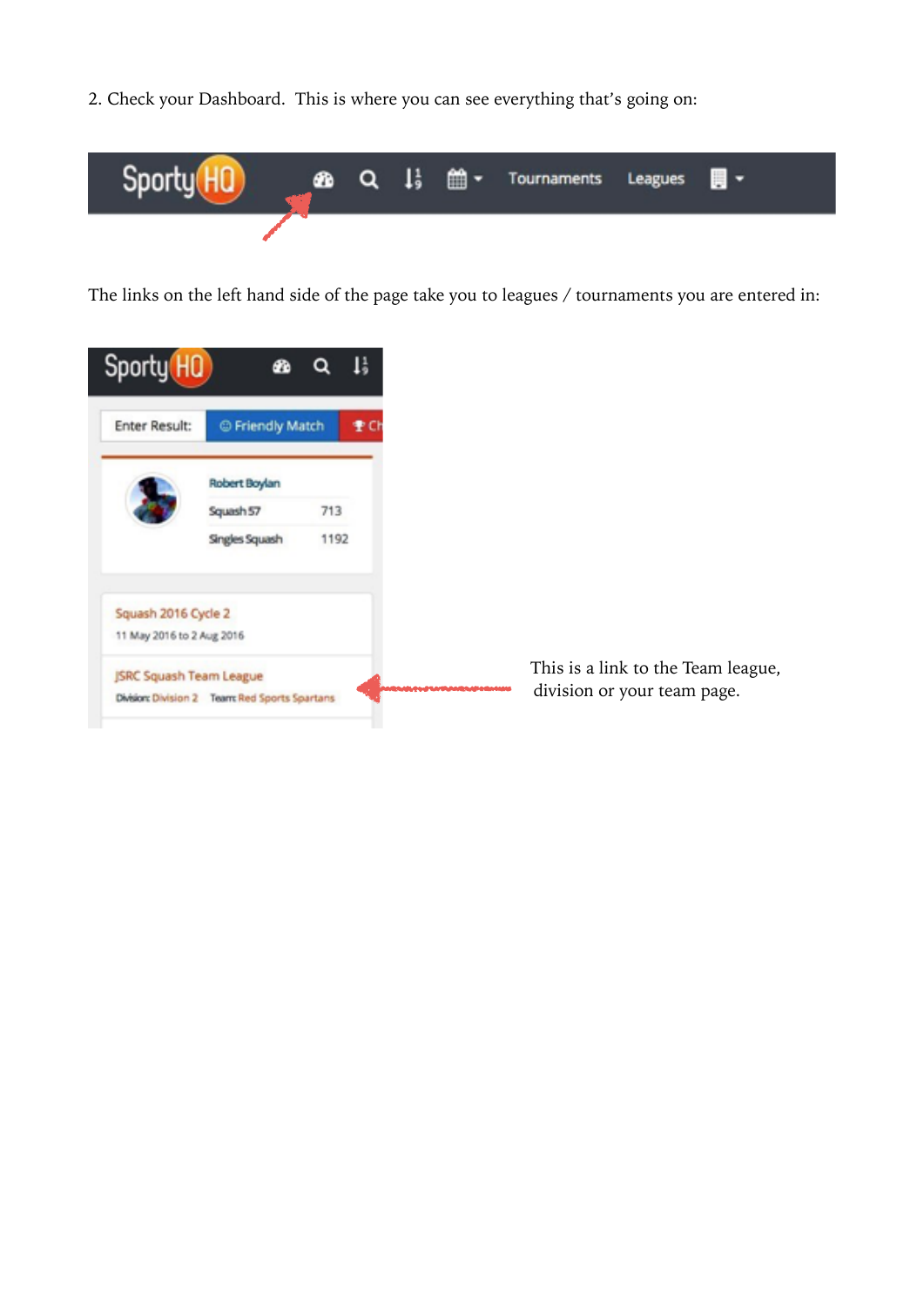# **Team League Page**

On here you will find:

- Current standings for each division
- Match Schedule
- Results History
- Details of which players are on each team

There is a "my availability" section where you can indicate your availability for your team's fixtures using a "yes/maybe/no" system.

|              | Help with your team schedule by indicating your availability for the following league nights: |        |   |
|--------------|-----------------------------------------------------------------------------------------------|--------|---|
| Date         | Venue                                                                                         | Time   |   |
| Mon 12th Sep | Jersey Squash & Racketball Club<br>Red Sports Spartans VS, Phoenix                            | 6:30pm |   |
| Mon 19th Sep | Jersey Squash & Racketball Club<br>Red Sports Spartans VS. JT All-Stars                       | 8:00pm |   |
| Mon 26th Sep | Jersey Squash & Racketball Club<br>Red Sports Spartans VS. De La Salle                        | 6:15pm |   |
| Mon 3rd Oct  | Jersey Squash & Racketball Club<br>Red Sports Spartans VS. KPMG                               | 8:00pm | ۰ |
| Mon 10th Oct | Jersey Squash & Racketball Club<br>Red Sports Spartans VS. Dynamo Red Sports                  | 7:45pm |   |
| Mon 17th Oct | Jersey Squash & Racketball Club<br>Red Sports Spartans VS. Yo Yo's                            | 6:15pm |   |
| Mon 31st Oct | Jersey Squash & Racketball Club<br>Red Sports Spartans VS. Effigies                           | 8:00pm |   |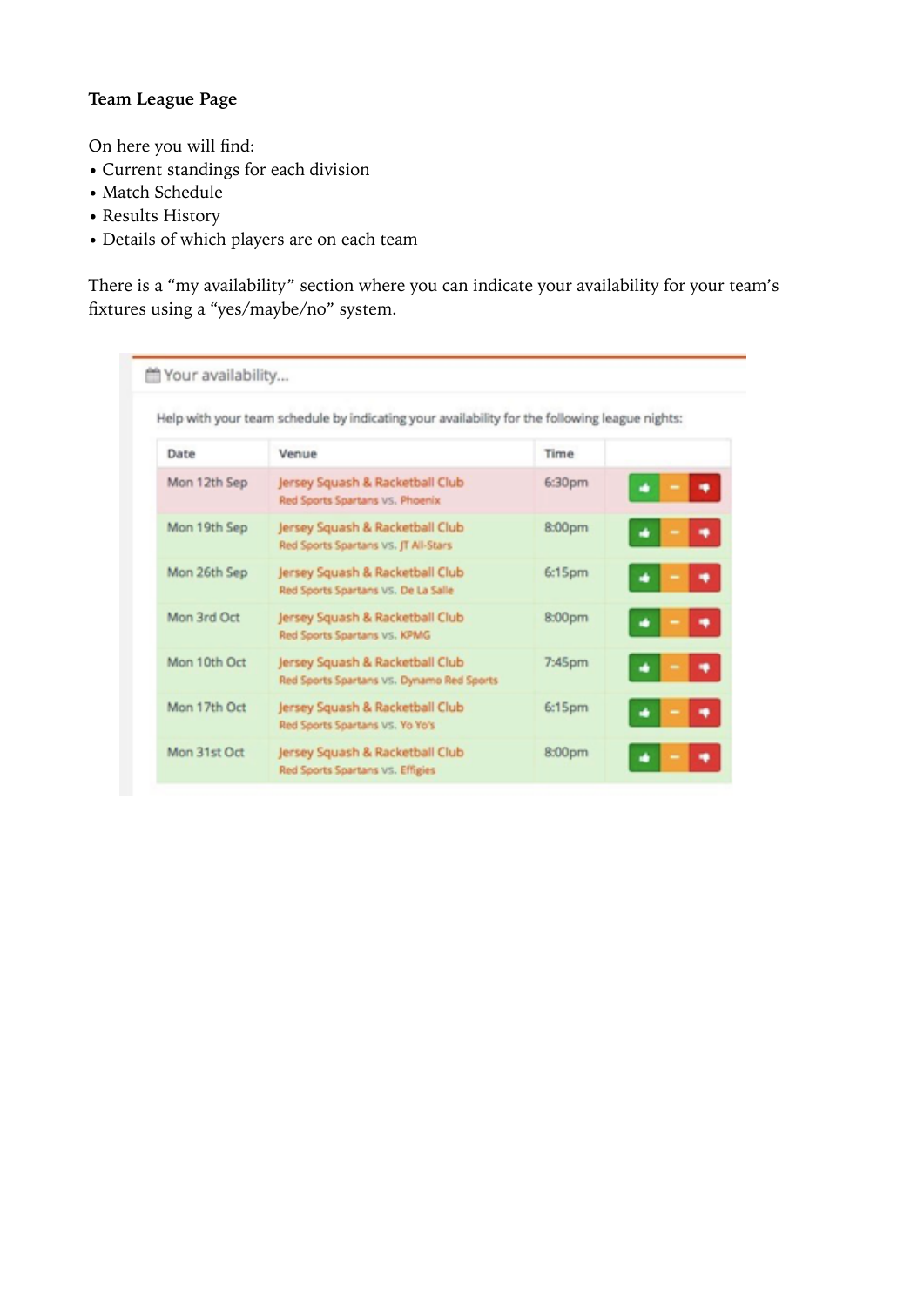# **Team Page**

### *Next Match*

On this page, you'll find details of your team's next fixture, including the team you've picked and your opposition's team.

|                                                | Phoenix                                                           |
|------------------------------------------------|-------------------------------------------------------------------|
|                                                | VS.                                                               |
|                                                | <b>Red Sports Spartans</b>                                        |
|                                                | at                                                                |
|                                                | Jersey Squash & Racketball Club<br>Monday 12th Sep 2016 at 6:30pm |
|                                                | Court C. Court D                                                  |
|                                                |                                                                   |
|                                                | & Download Result & Score Sheets (PDF)                            |
|                                                |                                                                   |
| Your Lineup                                    | <b>Your Opposition</b>                                            |
| 1. ic lan Coombes-Goodfellow                   |                                                                   |
| ı                                              | They haven't picked their lineup yet.                             |
| Martin Engelbrecht                             |                                                                   |
| 3. Md Michael Cushing<br><b>Richard Laigne</b> |                                                                   |

# **Red Sports Spartans**

#### *Players*

Player stats and communication options

| Players                                     |         |                |             |   |     |                 |           |            |              |                       |
|---------------------------------------------|---------|----------------|-------------|---|-----|-----------------|-----------|------------|--------------|-----------------------|
| Send Email To Team<br>W Manage Players      |         |                |             |   |     |                 |           |            |              |                       |
| Player                                      | Matches | <b>Matches</b> | Total Match | ş | İst | Matches Won (%) | Games Won | Games Lost | Won (%)<br>P | <b>Current Points</b> |
| $\blacksquare$<br>Martin Engelbrecht        |         |                |             |   |     |                 |           |            |              | 1274                  |
| $\blacksquare$<br>Robert Boylan Grossen     |         |                |             |   |     |                 |           |            |              | 1192                  |
| $\blacksquare$<br><b>Md</b> Michael Cushing |         |                |             |   |     |                 |           |            |              | 1191                  |
| $\blacksquare$<br><b>Nichard Laignel</b>    |         |                |             |   |     |                 |           |            |              | 1135                  |
| $\blacksquare$<br><b>TB</b> Thomas Bowden   |         |                |             |   |     |                 |           |            |              | 739                   |
| <b>BP</b> Barry Parsons<br>$\blacksquare$   |         |                |             |   |     |                 |           |            |              | 500                   |
| ic Ian Coombes-Goodfelow<br>$\blacksquare$  |         |                |             |   |     |                 |           |            |              | 500                   |